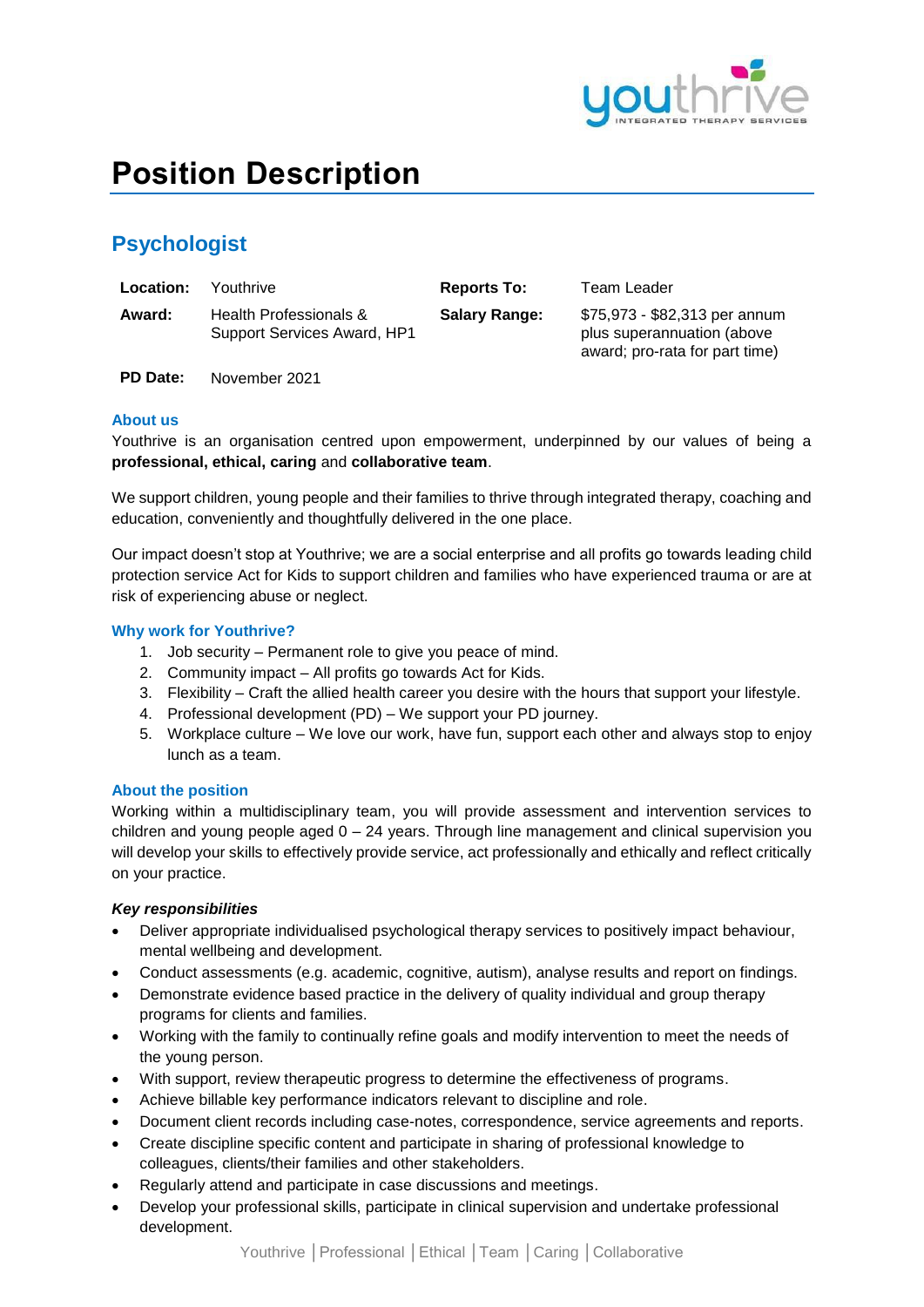

- Participate in Youthrive Performance Development processes through monthly and annual meetings with the Team Leader.
- Working within a multidisciplinary team, collaborate and build effective relationships with internal and external stakeholders to ensure best outcomes for clients.
- Comply with all Youthrive policies and procedures.
- Maintain confidentiality and privacy in all matters relating to team members, clients and procedures.
- Fulfil other tasks that your Team Leader may reasonably ask you to perform.
- Act as a client focused, values based team member and work collaboratively with other team members to achieve strong results across all activities at Youthrive.
- Ensure behaviour during all work interactions is aligned to our values of being *professional*, *ethical*, *team* oriented, *caring* and *collaborative*.

## **About you**

### *Qualifications*

- Tertiary qualification in Psychology.
- Full registration as a Psychologist with AHPRA.

### *Skills and experience*

- Previous experience working with children and young people with complex needs including autism spectrum disorder, developmental delays and disability.
- Enthusiastic approach to psychology.
- Strong interest in professional development and willingness to learn.
- Confident oral and written communication skills.
- An ability to work both independently and as part of a multidisciplinary team.
- Exceptional organisation and time management skills.
- An ability to use electronic client management tools and experience using Microsoft Office programs.

### *Other requirements*

- Eligibility for a positive Queensland Working with Children Check (Blue Card) or exemption based on professional qualifications and registration.
- National Police Check.
- Queensland NDIS Worker Screening Clearance.
- **Eligibility as a Medicare provider.**
- Current driver's licence (open).
- Applicants must be eligible to legally work in Australia and proof of eligibility may be requested.
- Fully COVID-19 vaccinated or have an approved medical exemption in line with state public health direction requirements.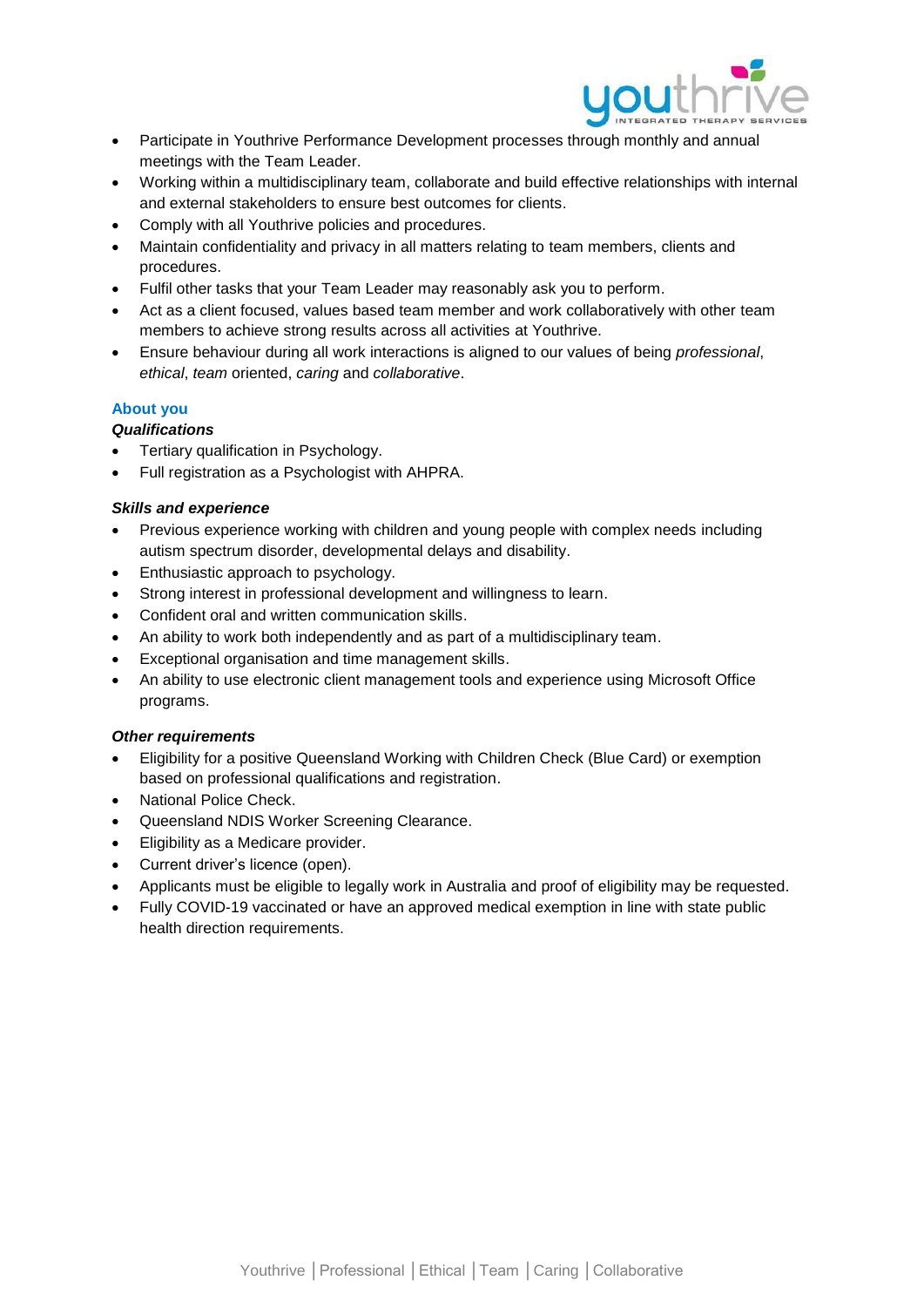

# **Position Description**

## **Psychologist**

| Location: | <b>Youthrive Clinics</b>                              | <b>Reports To:</b>   | Team Leader                                                                                   |
|-----------|-------------------------------------------------------|----------------------|-----------------------------------------------------------------------------------------------|
| Award:    | Health Professionals & Support<br>Services Award, HP2 | <b>Salary Range:</b> | \$85,651 - \$93,725 per annum<br>plus superannuation (above<br>award; pro-rata for part time) |

**PD Date:** November 2021

### **About us**

Youthrive is an organisation centred upon empowerment, underpinned by our values of being a **professional, ethical, caring** and **collaborative team**.

We support children, young people and their families to thrive through integrated therapy, coaching and education, conveniently and thoughtfully delivered in the one place.

Our impact doesn't stop at Youthrive; we are a social enterprise and all profits go towards leading child protection service Act for Kids to support children and families who have experienced trauma or are at risk of experiencing abuse or neglect.

### **Why work for Youthrive?**

- 6. Job security Permanent role to give you peace of mind.
- 7. Community impact All profits go towards Act for Kids.
- 8. Flexibility Craft the allied health career you desire with the hours that support your lifestyle.
- 9. Professional development (PD) We support your PD journey.
- 10. Workplace culture We love our work, have fun, support each other and always stop to enjoy lunch as a team.

#### **About the position**

Working independently and within a multidisciplinary team, you will provide assessment and evidence based psychology services to children and young people aged 0 – 24 years. You will be actively involved and contribute to quality improvement activities and or workplace education.

### *Key responsibilities*

- Deliver appropriate individualised psychological therapy services to positively impact behaviour, mental wellbeing and development.
- Conduct assessments (e.g. academic, cognitive, autism), analyse results and report on findings.
- Demonstrate evidence based practice in the delivery of quality individual and group therapy programs for clients and families.
- Working with the young person and their family continually refine goals and modify intervention to meet the needs of the individual.
- Review therapeutic progress to determine the effectiveness of the intervention and measure outcomes.
- Achieve billable key performance indicators relevant to discipline and role.
- Document client records including case-notes, correspondence, service agreements and reports.
- Develop discipline specific content and contribute to sharing of professional knowledge to colleagues, clients/their families and other stakeholders.
- Demonstrate commitment to continuing to develop your professional skills through clinical supervision, professional development and participating in relevant community and professional networks.
- Regularly attend and participate in case discussions and meetings.

Youthrive │Professional │Ethical │Team │Caring │Collaborative